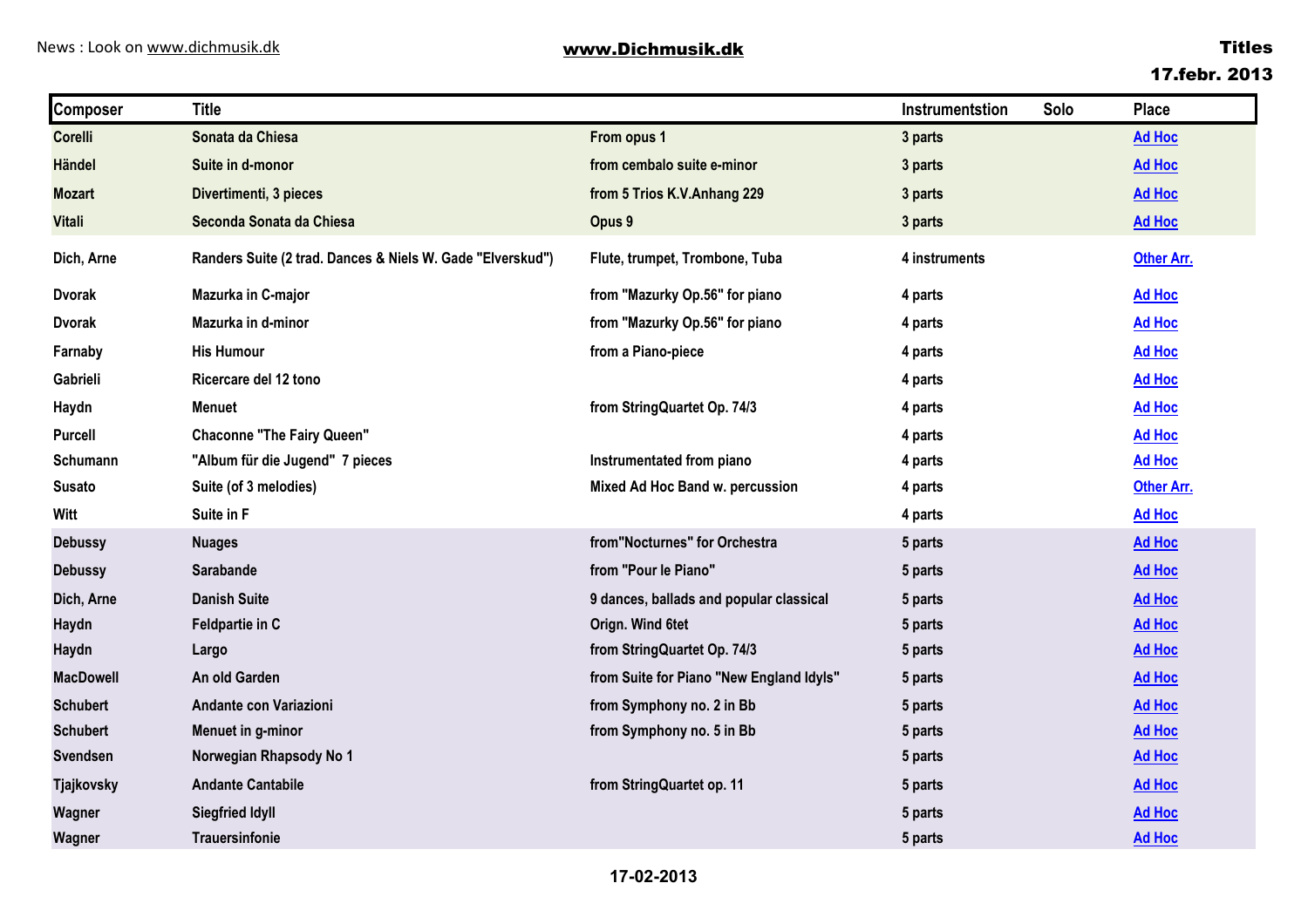|                 |                                                                        |                                                                                        |               |            | 17.febr. 2013       |
|-----------------|------------------------------------------------------------------------|----------------------------------------------------------------------------------------|---------------|------------|---------------------|
| Dich, Arne      | 1. Storken i Kornmarken (Der Storch und der Hirte)                     | 5 instr. ad hoc, violoncello, piano & reader                                           | 7 instruments | w. reader  | <b>Molbo</b>        |
| Dich, Arne      | 2. Den hovedløse mand (Der Kopflose Mann)                              | The Headless Man - 5 instr. ad hoc, cello, piano &<br>reader - danish, german, english | 7 instruments | w. reader  | <b>Molbo</b>        |
| Dich, Arne      | 5. Kirkeklokken (Die Kirchenglocke)                                    | Die Kirchenglocke - 5 instr. ad hoc, cello, piano &<br>reader - danish, german.        | 7 instruments | w. reader  | <b>Molbo</b>        |
| Dich, Arne      | 6. Hullet (Das Loch)                                                   | Das Loch - 5 instr. ad hoc, cello, piano & reader -<br>danish, german.                 | 7 instruments | w. reader  | <b>Molbo</b>        |
| Dich, Arne      | Dronning Dagmar - En slags mini-opera                                  | Queen Dagmar, based on a medieval ballad                                               | 7 instruments | 2 sopranos | <b>Compositions</b> |
| Nielsen, Carl   | Sænk kun dit hoved du blomst (Lay down, sweet flower )                 | from Songs                                                                             | 8 instruments | w. Soprano | <b>Other Arr.</b>   |
| Nielsen, Carl   | Tit er jeg glad (Oft am I glad)                                        | from Songs                                                                             | 8 instruments | w. Soprano | <b>Other Arr.</b>   |
| Dich, Arne      | <b>Danish Christmas</b>                                                | <b>Over 3 Trad. Christmas Psalms</b>                                                   | 9 instruments |            | <b>Ad Hoc</b>       |
| <b>Dvorak</b>   | 1. part from Serenade in d-minor                                       | Arr. For strings and wind                                                              | 9 instruments |            | <b>Other Arr.</b>   |
| Dich, Arne      | Dine Øjne (Your Eyes)                                                  | <b>Bulgarian Female-Choir-Style</b>                                                    | Choir         |            | <b>Compositions</b> |
| Dich, Arne      | A Doggies Waltz ("Sofie Vals")                                         | <b>Clarinet &amp; Bassoon</b>                                                          | <b>Duo</b>    |            | <b>Compositions</b> |
| Christmas trad. | Dejlig er Jorden (Schönster Herr Jesu)                                 |                                                                                        | Piano         |            | <b>Other Arr.</b>   |
| Christmas trad. | Lo, How a Rose E'er Blooming, En Rose så jeg skyde                     |                                                                                        | Piano         |            | <b>Other Arr.</b>   |
| Christmas trad. | Silent Night (Glade Jul)                                               |                                                                                        | Piano         |            | <b>Other Arr.</b>   |
| Dich, Arne      | 1. Storken i Kornmarken (Der Storch und der Hirte)                     | Molbo-stories: also w. Engl. Text                                                      | Piano         |            | <b>Piano Comp.</b>  |
| Dich, Arne      | 2. Den hovedløse mand (Der Kopflose Mann)                              | Molbo-stories: also w. Engl. Text                                                      | Piano         |            | <b>Piano Comp.</b>  |
| Dich, Arne      | 3. Næserne (Die Nasen)                                                 | <b>Molbo-stories</b>                                                                   | Piano         |            | <b>Piano Comp.</b>  |
| Dich, Arne      | 4. Geværet og Månen (Das Gewehr und der Mond)                          | <b>Molbo-stories</b>                                                                   | Piano         |            | <b>Piano Comp.</b>  |
| Dich, Arne      | 5. Kirkeklokken (Die Kirchenglocke)                                    | <b>Molbo-stories</b>                                                                   | Piano         |            | <b>Piano Comp.</b>  |
| Dich, Arne      | 6. Hullet (Das Loch)                                                   | <b>Molbo-stories</b>                                                                   | Piano         |            | <b>Piano Comp.</b>  |
| Dich, Arne      | 7. Hummerne (Der Hummer)                                               | <b>Molbo-stories</b>                                                                   | Piano         |            | <b>Piano Comp.</b>  |
| Dich, Arne      | 8. Skibsungen (Das "Schiffsjunge")                                     | <b>Molbo-stories</b>                                                                   | Piano         |            | <b>Piano Comp.</b>  |
| Dich, Arne      | 9. Benene (Die Beine)                                                  | <b>Molbo-stories</b>                                                                   | Piano         |            | <b>Piano Comp.</b>  |
| Dich, Arne      | Blue Friday (A little (jazz-) Waltz)                                   |                                                                                        | Piano         | Piano      | <b>Piano Comp.</b>  |
| Dich, Arne      | <b>CD: Molbohistorier sat i Musik</b>                                  | CD: "9 Merry Tales of the Wise Men of Mols"                                            | Piano         |            | <b>Piano Comp.</b>  |
| Dich, Arne      | Melodien, der næsten blev væk (The Melody that (almost)<br>disappeared |                                                                                        | Piano         |            | Piano Arr.          |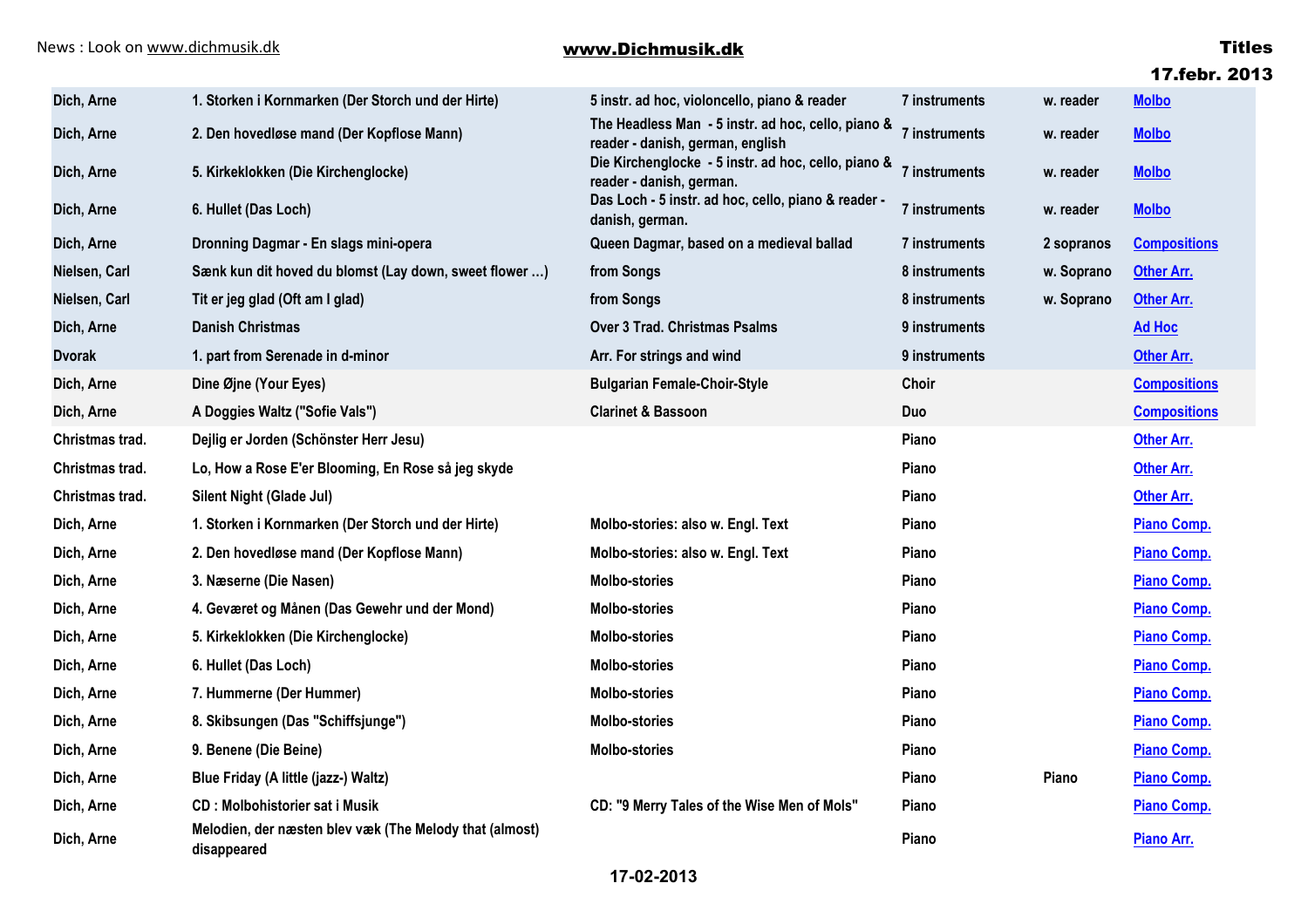## **17.febr. 2013**

| <b>Bellini</b>             | "Ecco mi" "Oh! Quante Volte "                      | I Capuleti                                                                      | <b>String Quintet</b> | w. Singer    | <b>Other Arr.</b>    |
|----------------------------|----------------------------------------------------|---------------------------------------------------------------------------------|-----------------------|--------------|----------------------|
| <b>Bizet</b>               | Habanera "L'amour est un oiseau"                   | <b>Carmen</b>                                                                   | <b>String Quintet</b> | w. Singer    | <b>Other Arr.</b>    |
| <b>Donizetti</b>           | Cavatina "Regnava nel silenzio"                    | Lucia di Lamermoor                                                              | <b>String Quintet</b> | w. Singer    | <b>Other Arr.</b>    |
| <b>Massenet</b>            | "Suie-je gentille" & Gavotte                       | <b>Manon</b>                                                                    | <b>String Quintet</b> | w. Singer    | <b>Other Arr.</b>    |
| <b>Verdi</b>               | "Il balen del Suo" (Aria Conte)                    | <b>I Trovatore</b>                                                              | <b>String Quintet</b> | w. Singer    | <b>Other Arr.</b>    |
| <b>Verdi</b>               | "Libiamo"                                          | La Traviata                                                                     | <b>String Quintet</b> | w. Singer    | <b>Other Arr.</b>    |
| <b>Kuhlau</b>              | Rondo from PianoConcerto in C                      | for reduced Symphony Orch.                                                      | Symph. Orch           |              | <b>Other Arr.</b>    |
| Dich, Arne                 | 8. Skibsungen (Das "Schiffsjunge")                 | <b>Flute - Guitar - Violoncello</b>                                             | Trio                  | w. reader    | <b>Molbo</b>         |
| <b>Debussy</b>             | <b>Nuages</b>                                      | from"Nocturnes" for Orchestra                                                   | <b>Wind Quintet</b>   |              | <b>Quintet Arr.</b>  |
| Dich, Arne                 | <b>Danish Suite</b>                                | 9 dances, ballads and popular classical                                         | <b>Wind Quintet</b>   |              | <b>Quintet Arr.</b>  |
| Dich, Arne                 | En uhyggelig historie (A gruesome Story)           | <b>Text Jesper Klein</b>                                                        | <b>Wind Quintet</b>   | w. reader    | <b>Quintet Comp.</b> |
| Dich, Arne                 | <b>Molboens Polka</b>                              | Originally written to my friend, clarinettist Bjarne,<br>for his 50th birthday. | <b>Wind Quintet</b>   |              | <b>Quintet Comp.</b> |
| Dich, Arne                 | Paa Rejse ("On the Road again")                    | Version with text by the composer                                               | <b>Wind Quintet</b>   | w. reader    | <b>Quintet Comp.</b> |
| Dich, Arne                 | Paa Rejse ("On the Road again")                    | <b>Quintet solo</b>                                                             | <b>Wind Quintet</b>   |              | <b>Quintet Comp.</b> |
| <b>Vad Thomsen, Herluf</b> | <b>WindQuintet 1943</b>                            | from manuscript                                                                 | <b>Wind Quintet</b>   |              | <b>Quintet Arr.</b>  |
| Wagner                     | <b>Trauersinfonie</b>                              |                                                                                 | <b>Wind Quintet</b>   |              | <b>Quintet Arr.</b>  |
| Dich, Arne                 | 1. Storken i Kornmarken (Der Storch und der Hirte) | Windquintet, violoncello, piano & reader                                        | Wind Quintet + 2      | w. reader    | <b>Molbo</b>         |
| Dich, Arne                 | 2. Den hovedløse mand (Der Kopflose Mann)          | The Headless Man - danish, german, english                                      | Wind Quintet + 2      | w. reader    | <b>Molbo</b>         |
| Dich, Arne                 | 3. Næserne (Die Nasen)                             | Windquintet, violoncello, piano (or guitar) &<br>reader, with add. Parts        | Wind Quintet + 2      | w. reader    | <b>Molbo</b>         |
| Dich, Arne                 | 5. Kirkeklokken (Die Kirchenglocke)                | Die Kirchenglocke - danish, german                                              | Wind Quintet + 2      | w. reader    | <b>Molbo</b>         |
| Dich, Arne                 | 6. Hullet (Das Loch)                               | Das Loch - danish, german                                                       | Wind Quintet + 2      | w. reader    | <b>Molbo</b>         |
| <b>Delibes</b>             | <b>Flower Duet</b>                                 | from LAKME                                                                      | Windband              | w. 2 singers | <b>Windband Arr.</b> |
| Demersseman / Dich         | Intro & Variations on "Le Carnaval de Venise"      | Org. Sax & Piano                                                                | Windband              | w. Altosax   | <b>Windband Arr.</b> |
| Dich, Arne                 | 1. Storken i Kornmarken (Der Storch und der Hirte) | Stork in the Corn - danish, german, english                                     | Windband              | w. reader    | <b>Molbo</b>         |
| Dich, Arne                 | 3. Næserne (Die Nasen)                             | Molbo-stories, parts on request - free                                          | Windband              | w. reader    | <b>Molbo</b>         |